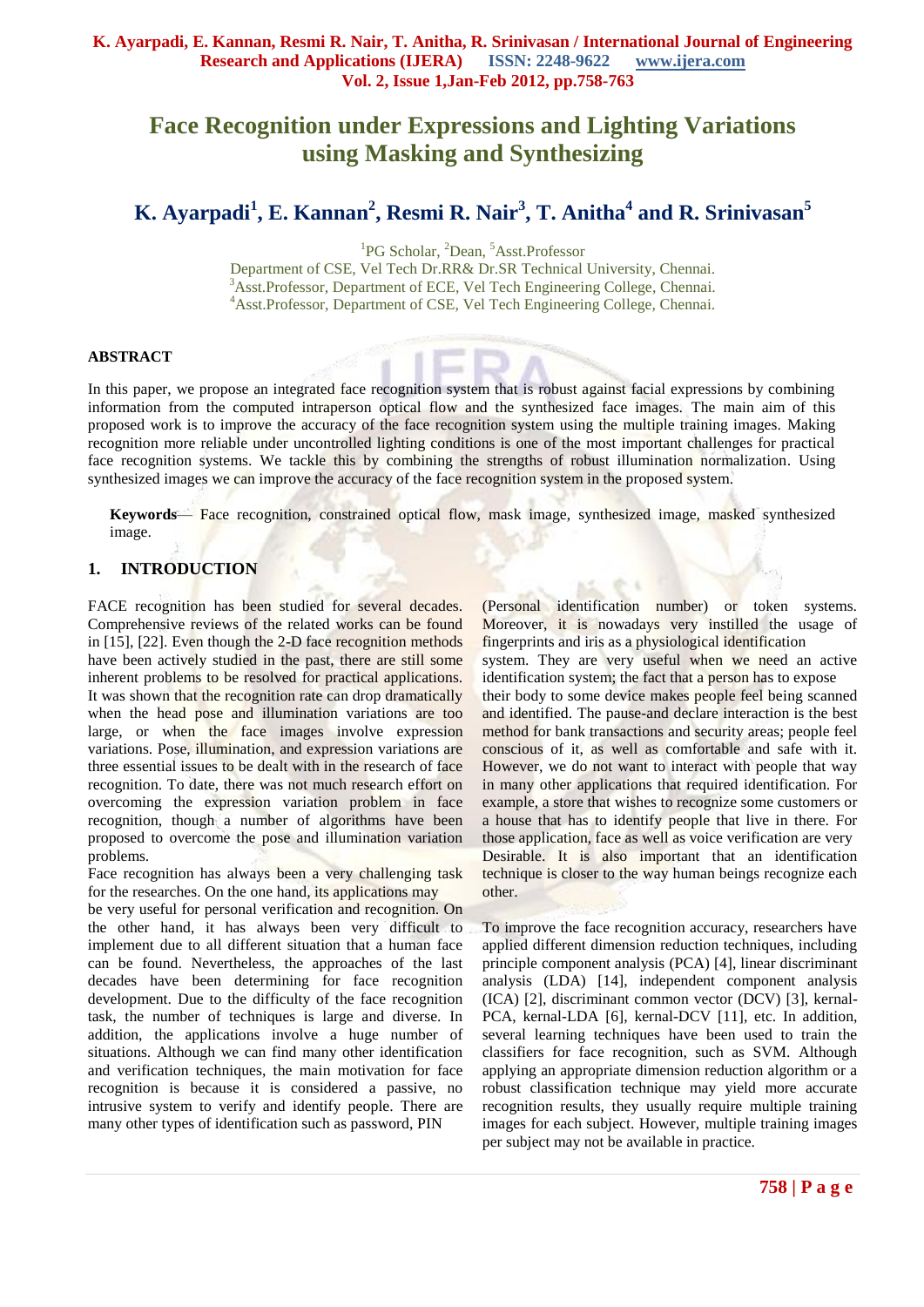## **K. Ayarpadi, E. Kannan, Resmi R. Nair, T. Anitha, R. Srinivasan / International Journal of Engineering Research and Applications (IJERA) ISSN: 2248-9622 www.ijera.com Vol. 2, Issue 1,Jan-Feb 2012, pp.758-763**

This paper focuses mainly on the issue of robustness to expression and lighting variations. For example, a face verification system for a portable device should be able to verify a client at any time (day or night) and in any place (indoors or outdoors). Traditional approaches for dealing with this issue can be broadly classified into three categories: appearance-based, normalization based, and feature-based methods. In direct appearance-based approaches, training examples are collected under different lighting conditions and directly (*i.e*. without undergoing any lighting preprocessing) used to learn a global model of the possible illumination variations.

The other category is to use optical flow to compute the face warping transformation. Optical flow has been used in the task of expression recognition  $[5]$ ,  $[9]$ . However, it is difficult to learn the local motion in the feature space to determine the expression change for each face, since different persons have expressions in different motion styles. Martinez [16] proposed a weighting method that independently weighs the local areas which are less sensitive to expressional changes. The intensity variations due to expression may mislead the calculation of optical flow. A precise motion estimation method was proposed in [15], which can be further applied for expression recognition. However, the proposed motion estimation did not consider intensity changes due to different expressions. In this paper, we focus on the problem of face recognition from a single 2-D face image with facial expression. Note that this paper is not about facial expression recognition. For many practical face recognition problem settings, like using a passport photo for face identification at custom security or identifying a person from a photo on the ID card, it is infeasible to gather multiple training images for each subject, especially with different expressions. Therefore, our goal is to solve the expressive face recognition problem under the condition that the training database contains only neutral face images with one neutral face image per subject. In our previous work [12], we combined the advantages of the above two approaches: the unambiguous correspondence of feature point labelling and the flexible representation of optical flow computation. A constrained optical flow algorithm was proposed, which can deal with position movements and intensity changes at the same time when handling the corresponding feature points. With our proposed constrained optical flow algorithm, we can calculate the expressional motions from each neutral faces in the database to the input test image, and estimate the likelihood of such a facial expression movement. Using the optical flow information, neutral images in the database can be further warped to faces with the exact expression of input image. In this paper, we propose to exploit the two different types of information, i.e., the computed optical flow and the synthesized image, to improve the accuracy of face recognition. Experimental validation on the Binghamton University 3-D Face Expression (BU-3DFE) Database is given to show the improved performance of the

proposed face recognition system. Since we do not attempt to solve the automatic facial landmark localization problem in this paper, the facial landmark points in our experiment are labelled manually.

#### **2. CONSTRAINED OPTICAL FLOW COMPUTATION**

The computational algorithms of traditional optical flow cannot guarantee that the computed optical flow corresponds to the exact pixels in different images, since the intensity variations due to expression may mislead the computation of optical flow. The brightness constancy constraint, however, is not valid in many circumstances. Therefore, with the generalized dynamic image model (GDIM) proposed by Negahdaripour and Yu [17], Teng et al. [20] generalized the optical flow constraint to

$$
I_x(r)u(r) + I_y(r)v(r) + I_t(r) + m(r)I(r) + c(r) = 0
$$
 (1)

where  $m(r)$  and  $c(r)$  denote the multiplier and offset factors of the scene brightness variation field, I is the image intensity function, the subscripts x, y and t denote the spatiotemporal partial derivatives, r is a point in the spatiotemporal domain, and  $[u(r),v(r)]^T$  is the motion vector at the point r .

#### **2.1 Overall Face Recognition Processing Flow**

Face recognition is a visual pattern recognition problem. A face is a three-dimensional object subject to varying illumination, pose, expression is to be identified based on its two-dimensional image (or three- dimensional images obtained by laser scan). A face recognition system generally consists of 4 modules - detection, alignment, feature extraction, and matching. Localization and normalization (face detection and alignment) are following processing steps before face recognition (facial feature extraction and matching) is performed.

The overall architecture of the face recognition processing flow system is shown in the Fig. 1.



## **Fig. 1: Architecture of the Face Recognition Processing Flow System**

The steps for above face recognition processing flow,

 Face detection segments the face areas from the background.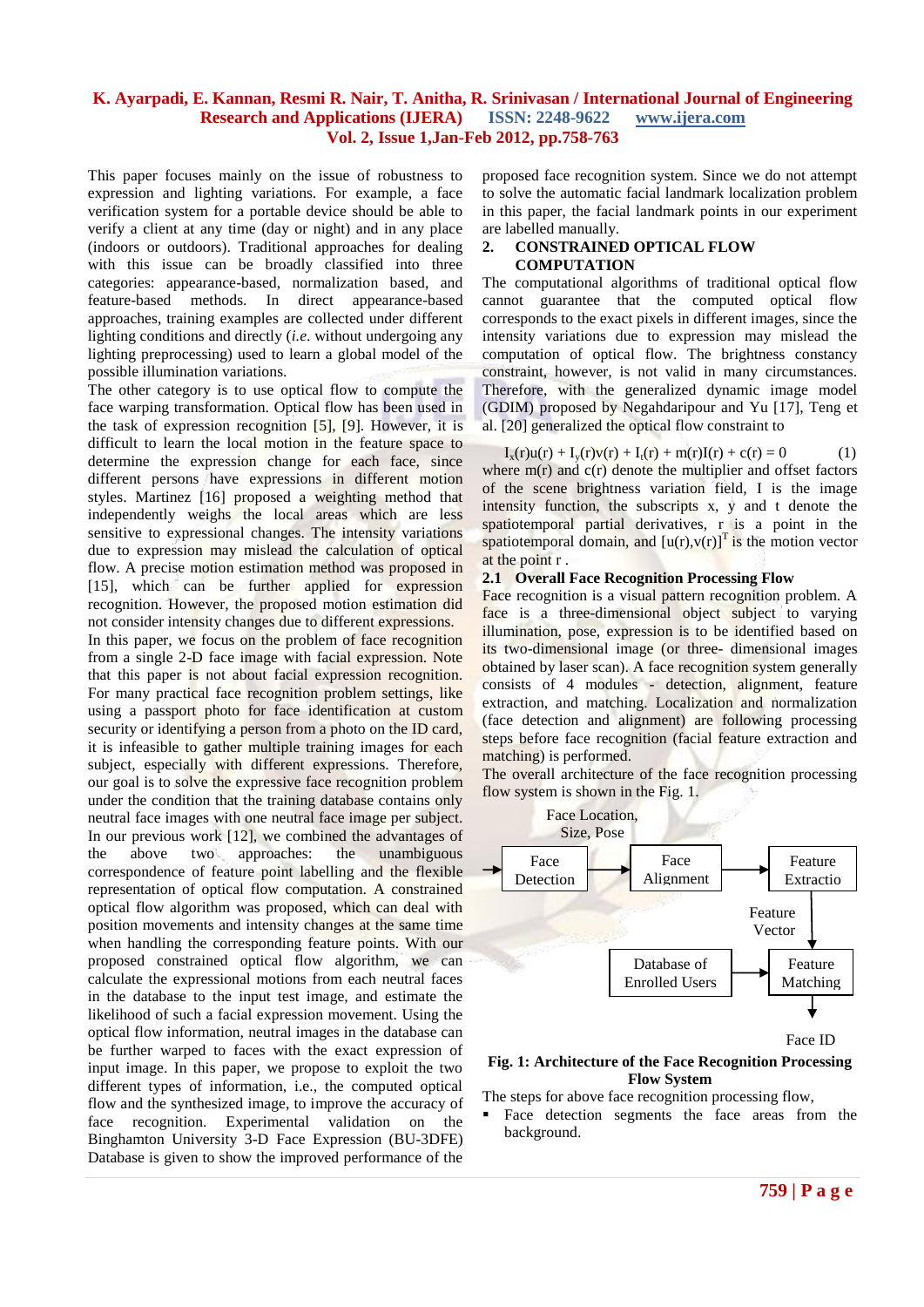# **K. Ayarpadi, E. Kannan, Resmi R. Nair, T. Anitha, R. Srinivasan / International Journal of Engineering Research and Applications (IJERA) ISSN: 2248-9622 www.ijera.com Vol. 2, Issue 1,Jan-Feb 2012, pp. 758-763**

- In the case of video, the detected faces may need to be tracked using a face tracking component.
- Face alignment is aimed at achieving more accurate localization and at normalizing faces, whereas face detection provides coarse estimates of the location and scale of each face.
- Facial components and facial outline are located; based on the location points,
- The input face image is normalized in respect to geometrical properties, such as size and pose, using geometrical transforms or morphing,
- **The face is further normalized with respect to** photometrical properties such as illumination and gray scale.
- After a face is normalized, feature extraction is performed to provide effective information that is useful for distinguishing between faces of different persons and stable with respect to the geometrical and photometrical variations.
- For face matching, the extracted feature vector of the input face is matched against those of enrolled faces in the database; it outputs the identity of the face when a match is found with sufficient confidence or indicates an unknown face otherwise.

## **3. PROPOSED FACE RECOGNITION SYSTEM**

#### **3.1 Basic Concept**

 To improve the accuracy of face recognition from expressional face images and lighting variations. In this paper focus on the problem of face recognition from a single face image with facial expression. In the previous and existing papers is not about synthesized image. In proposed system, to exploit the two different types of information, i.e., the computed optical flow and the synthesized image, to improve the accuracy of face recognition. Experimental validation on the Binghamton University 3-D Face Expression (BU-3DFE) Database is given to show the improved performance of the proposed face recognition system. Since we do not attempt to solve the automatic facial landmark localization problem in this paper, the facial landmark points in our experiment are labelled manually.

#### **3.2 Face Recognition**

Face recognition system that is robust against facial expressions by combining information from the computed intraperson optical flow and the synthesized face image. It is a computer application for automatically identifying (or) verifying a person from a digital image. One of the ways to do this is by comparing selected facial features from the image and a facial db. The database contains face models, each with a neutral face and six different expressions (angry, disgust, fear, happy, sad, and surprised) at different levels from level 1 (weakest) to 4 (strongest). Note that only the 2-D face images were used in our experiments. Fig. 2 shows the mask definition used for specifying the valid pixels in the face images. We first defined the standard

mask image from the global neutral face image. A biometric system is generally a pattern recognition system which makes a personal identification by determining the authenticity of a specific physiological or behavioral characteristic indigenous from the user. Issues in the Face recognition is mainly due to following reasons: Identify similar faces (inter-class similarity), Accommodate intraclass variability due to head pose, illumination conditions, expressions ,facial accessories, aging effects, Cartoon faces.

## **3.3 Expression Images**

The intraperson expression motion fields of the subjects in the training dataset, which are exclusive from the testing data, are collected in the training procedure. There are two advantages of the above optical flow normalization scheme: (1) all expressive face images of all subjects have the same dimension of motion fields, and (2) all optical flows are computed and represented with the same geometry.

Fig. 2 shows the mask definition used for specifying the valid pixels in the face images. We first defined the standard mask image [Fig. 2(b)] from the global neutral face image [Fig. 2(a)].



**Fig. 2: Illustration of Mask Definition and Warping: (a) Reference Image and Feature Points, (b) Initial Mask,** 

## **(c) Input Image, and (d) Warped and Sheared Mask for the Input Image**

When there is an input image with expressions [Fig. 2(c)], the mask is then warped according to the three feature points shown in Fig. 2(a). Moreover, the region within the mouth is excluded in the region of interest [as shown in Fig. 2(d)], since it cannot be synthesized due to the lack of texture in the corresponding region of the neutral image.

## **3.4 Lighting Variations**

In lighting image, Normalization based approaches seek to reduce the image to a more "canonical" form in which the illumination variations are suppressed. Although a great improvement on raw gray values, their resistance to the complex illumination variations that occur in real-world face images is still quite limited. For example, even though LBP features are completely invariant to monotonic global gray-level transformations, their performance degrades significantly under changes of lighting direction and shadowing – see Fig.  $3$ .



#### **Fig. 3: Lighting Images**

We propose an integrative framework that combines the strengths of all three of the above approaches. The overall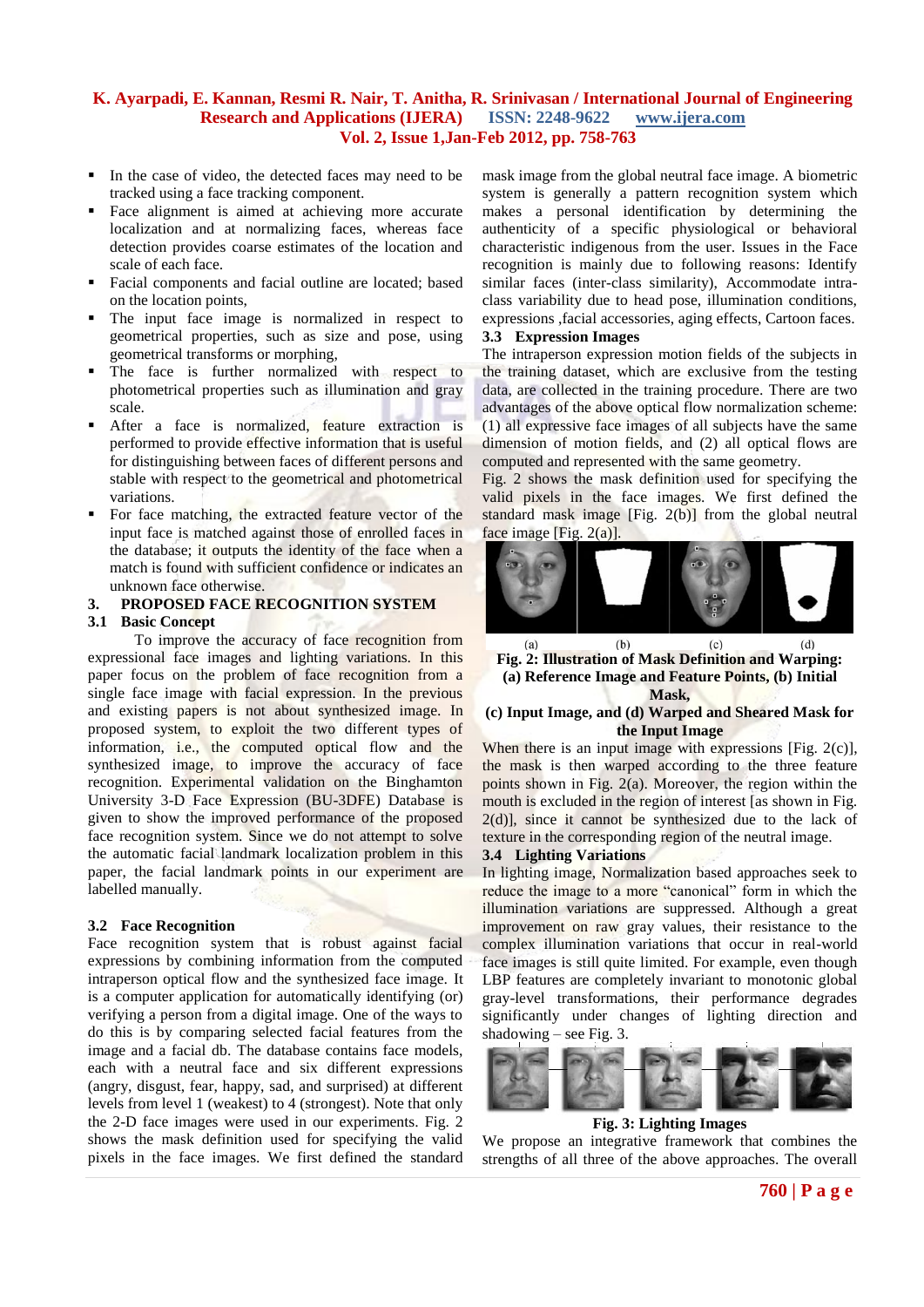# **K. Ayarpadi, E. Kannan, Resmi R. Nair, T. Anitha, R. Srinivasan / International Journal of Engineering Research and Applications (IJERA) ISSN: 2248-9622 www.ijera.com Vol. 2, Issue 1,Jan-Feb 2012, pp.758-763**

process can be viewed as a pipeline consisting of image normalization, feature extraction and subspace representation.

#### **3.5 Overall System Architecture**

The overall architecture of the proposed face recognition system is shown in the Figure 4.

### **4.EXPERIMENTAL RESULTS IN EXPRESSION IMAGES AND LIGHTING VARIATIONS**

Our experiments were performed on a database containing 2-D face images, each with a neutral face and six different expressions (angry, disgust, fear, happy, sad, and surprised) at different levels, from level 1 (weakest) to 4 (strongest). Note that only the 2-D face images were used in our experiments. Fig. 5 shows the 25 normalized face images of one subject after the normalization procedure.





**Fig. 5: Sample Images for Expression. the Left-Top Most is the Neutral Face. the Others are the Face Images with Angry, Disgust, Fear, Happy, Sad, and Surprise Expressions in Columns From Left to Right with Increasing Levels in Rows From Top to Bottom**

#### **4.1 Pre-processing**

We manually labelled 21 feature points, including three points for each eyebrow and four points for each eye, one at the nose tip and the other six around the mouth region. With the labelled points, the distance between the outer corners of both eyes is used as the reference to normalize face images.

#### **4.2 Mask Image**

Using a mask image to eliminate the undesired area of an image is an important technique in remote sensing analysis. The principle behinds the mask technique is to multiply the source image by the mask image that contains two values-1 for preserved areas and 0 for undesired areas.



#### **4.3 Masked Image**

Masking an image enables a developer to create images with irregular shapes dynamically. Masking is often used to create a user interface that is more compelling and less boring. The application of a mask to an input image produces an output image of the same size as the input.



Global neutral image Mask image **Fig. 7: Masked Images**

# **4.4 Synthesized Image**

Synthesis Image refers to synthesis of still images as well as synthesis of facial animations. For example, the technique of synthesizing facial expression images can be directly used for generating facial animations, and most of the facial animation systems involve the synthesis of still images. Digital Personnel is a computer-based facial expression

Masked Image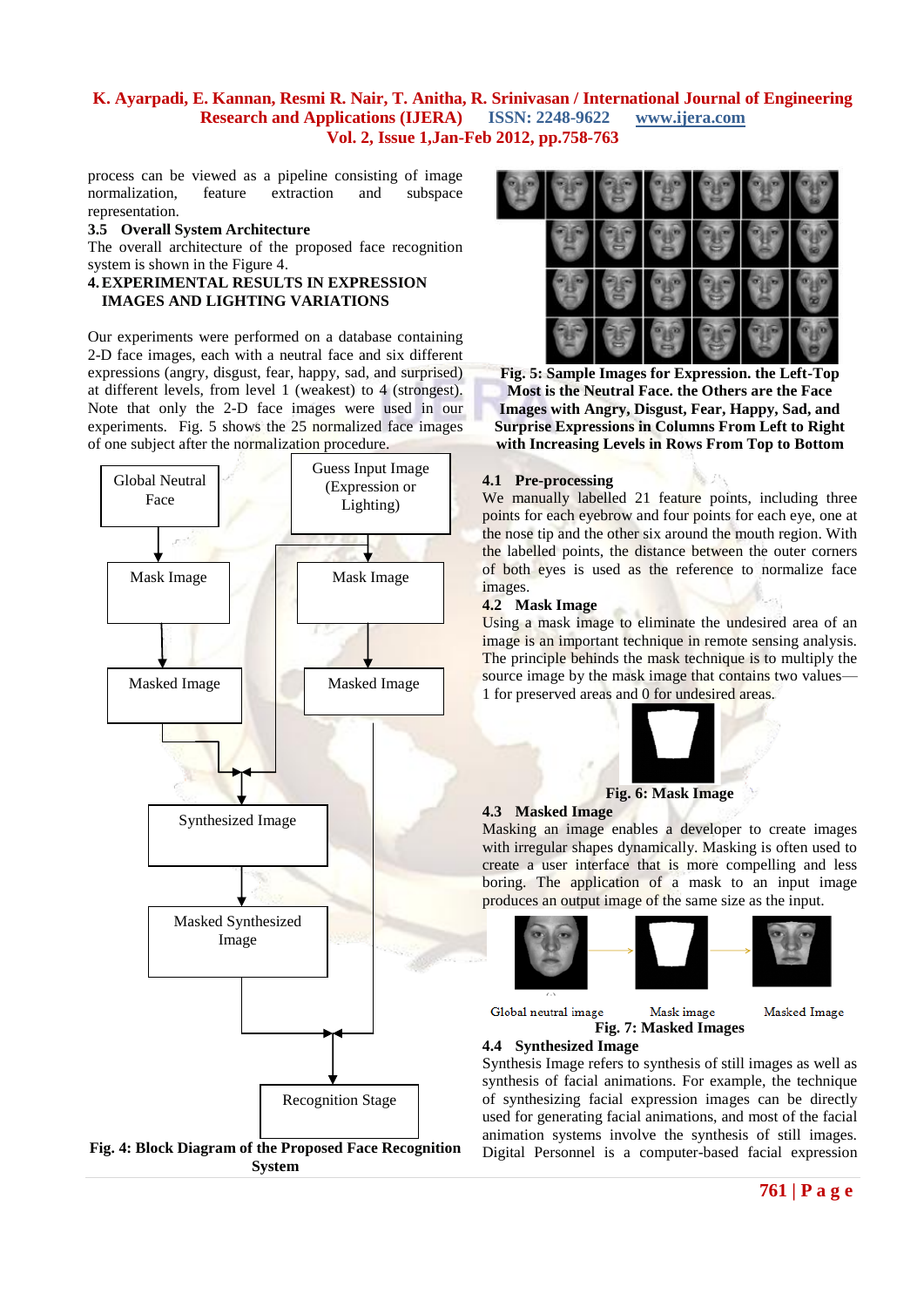## **K. Ayarpadi, E. Kannan, Resmi R. Nair, T. Anitha, R. Srinivasan / International Journal of Engineering Research and Applications (IJERA) ISSN: 2248-9622 www.ijera.com Vol. 2, Issue 1,Jan-Feb 2012, pp. 758-763**

synthesizer. It synthesizes animated, life-like, facial expressions of an individual in synchrony with that individual's speech. The system is speech driven, that is, as an individual speaks the appropriate facial expressions are generated simultaneously.



Global neutral face Expression input image Synthesized image **Fig. 8: Synthesized Images**

#### **4.5 Masked Synthesized Image**

Masking is often used to create a user interface that is more compelling and less boring. The application of a mask to an input synthesized image produces an output image of the same size as the input.



Synthesized image

mask expression mask synthesized image

**Fig. 9: Masked Synthesized Image**

input image

The same procedures have been used for face recognition under lighting variations.

# **5. CONCLUSION**

In this paper, we proposed a 2-D expression-invariant face recognition system based on integrating the optical flow information and image synthesis. Only one neutral image for each candidate subject is needed in our face recognition system.

As shown from the experimental results, the proposed face recognition system significantly improves the accuracy of face recognition on expressional face images and lighting variations. However, the proposed integrated system is more computationally costly compared to the previous works, since the optical flow computation, image synthesis, and the probability calculations are needed for all candidates in the database. We have presented new methods for face recognition under uncontrolled lighting based on robust pre-processing and an extension of the Local Binary Pattern (LBP) local texture descriptor. There are following main contributions: (*i*) a simple, efficient image preprocessing chain whose practical recognition performance is comparable to or better than current (often much more complex) illumination normalization methods; (*ii*) a rich descriptor for local texture called Local Ternary Patterns (LTP) that generalizes LBP while fragmenting less under noise in uniform regions: (*iii*) a distance transform based similarity metric that captures the local structure and geometric variations of LBP/LTP face images better than the simple grids of histograms that are currently used.

#### **REFERENCES**

- [1] Chao-Kuei Hsieh, Shang-Hong Lai, and Yung-hang Chen*, "*An Optical Flow-Based Approach to Robust Face Recognition Under Expression Variations," IEEE Trans. Image processing, vol. 19, no. 1, Jan 2010.
- [2] M. S. Bartlett, J. R. Movellan, and T. J. Sejnowski, ―Face recognition by independent component analysis," IEEE Trans. Neural Netw., vol. 13, no. 6, pp. 1450–1464, Nov. 2002.
- [3] H. Cevikalp, M. Neamtu, M. Wilkes, and A. Barkana, "Discriminative common vectors for face recognition," IEEE Trans. Pattern Anal. Mach. Intell., vol. 27, no. 1, pp. 4–13, Jan. 2005.
- [4] M. A. Turk and A. P. Pentland, "Face recognition using Eigenfaces,"in Proc. IEEE Conf. Computer Vision and Pattern Recognition, Maui, HI, Jun. 1991, pp. 586–591.
- [5] Y. Yacoob and L. S. Davis, "Recognizing human facial expressions from long image sequences using optical flow," IEEE Trans. Pattern Anal. Mach. Intell., vol. 18, no. 6, pp. 636–642, Jun. 1996.
- [6] M.-H. Yang, "Kernel Eigenfaces vs. Kernel Fisherfaces: Face recognition using kernel methods," in Proc. Int. Conf. Automatic Face and Gesture Recognition, Washington, DC, May 2002, pp. 215– 220.
- [7] T. Cootes, C. Taylor, D. Cooper, and J. Graham, "Active shape models—Their training and application," Comput. Vis. Image Understand., vol. 61, pp. 18–23, 1995.
- [8] T. Cootes, G. J. Edwards, and C. Taylor, "Active" appearance models," IEEE Trans. Pattern Anal. Mach. Intell., vol. 23, pp. 681–685, 2001.
- [9] I. A. Essa and A. Pentland, "A vision system for observing and extracting facial action parameters," in Proc. IEEE Conf. Computer Vision Pattern Recognition, 1994, pp. 76–83.
- [10] K. Fukunaga, Introduction to Statistical Pattern Recognition, 2nd Ed. New York: Academic, 1990.
- [11] Y. H. He, L. Zhao, and C. R. Zou, "Kernel discriminative common vectors for face recognition," in Proc. Int. Conf. Machine Learning and Cybernetics, Guangzhou, China, Aug. 18–21, 2005, pp. 4605–4610.
- [12] C.-K. Hsieh, S.-H. Lai, and Y.-C. Chen, ―Expression-invariant face recognition with accurate optical flow," in Proc. PCM, Hong Kong, Dec. 11-14, 2007.
- [13] X. Li, G. Mori, and H. Zhang, "Expression-invariant" face recognition with expression classification," presented at the 3rd Canadian Conf. Computer and Robot Vision, Jun. 2006.